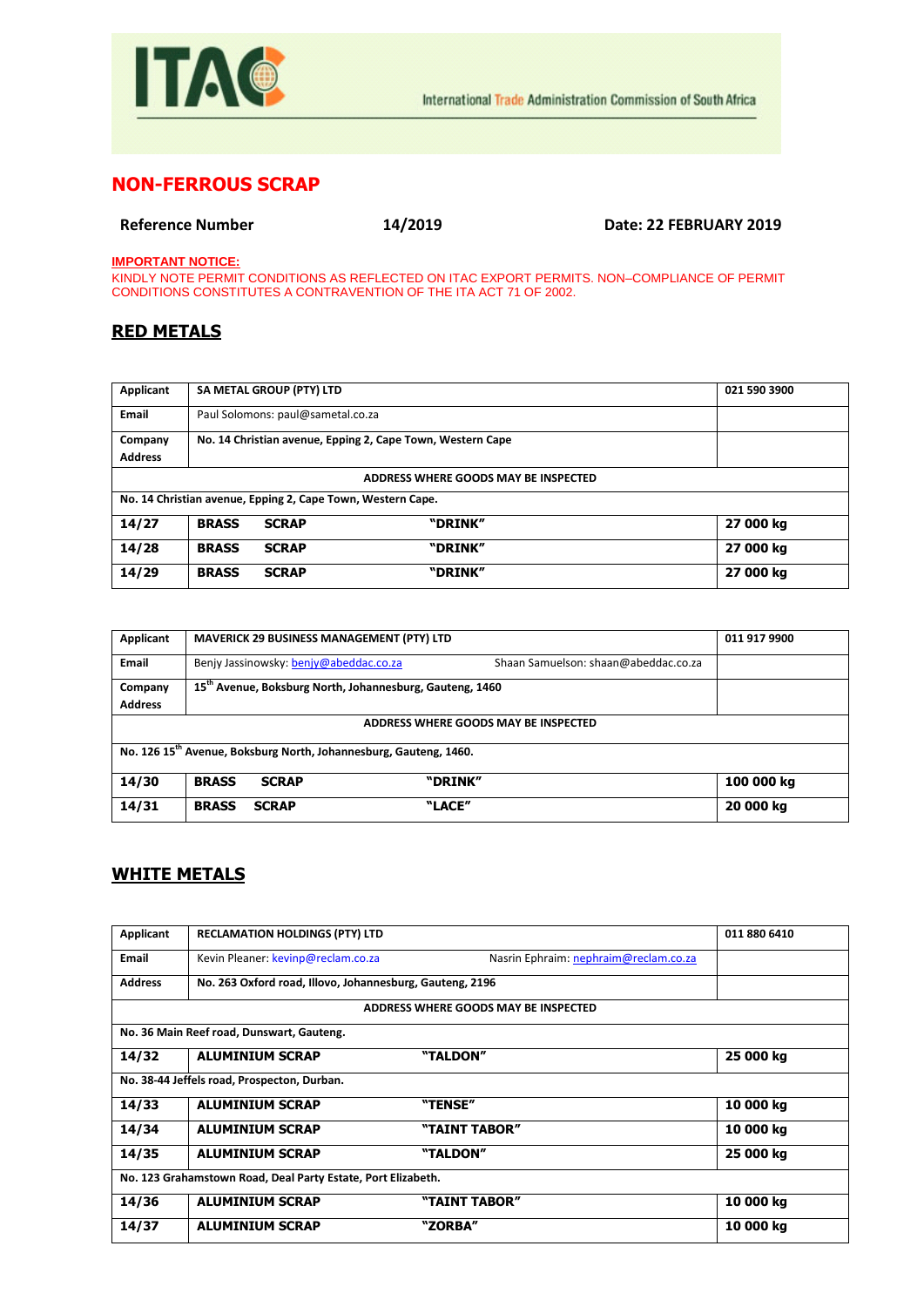| Applicant                                 | AFRO INDIA RECYCLERS (PTY) LTD            |                                      | 083 703 9773 |  |
|-------------------------------------------|-------------------------------------------|--------------------------------------|--------------|--|
| Email                                     | Swastika Sirohi: swastika@afroindia.com   |                                      |              |  |
| Company                                   | No. 26 Clark road, Isipingo, Durban, KZN. |                                      |              |  |
| <b>Address</b>                            |                                           |                                      |              |  |
|                                           |                                           | ADDRESS WHERE GOODS MAY BE INSPECTED |              |  |
| No. 26 Clark road, Isipingo, Durban, KZN. |                                           |                                      |              |  |
|                                           |                                           |                                      |              |  |
| 14/38                                     | <b>ALUMINIUM SCRAP</b>                    | "TAINT TABOR"                        | 25 000 kg    |  |
| 14/39                                     | <b>ALUMINIUM SCRAP</b>                    | "TROMA"                              | 20 000 kg    |  |

| Applicant                                       | <b>COLLECT-A-CAN (PTY) LTD</b>                        |                                      |                                       | 011 466 2939 |
|-------------------------------------------------|-------------------------------------------------------|--------------------------------------|---------------------------------------|--------------|
| Email                                           | Michael Prinsloo: Michael@collectacan.co.za           |                                      | Elize Hebden: elize@collectacan.co.za |              |
| <b>Address</b>                                  | No. 5/13 Forsman close, Barbeque Downs, Kyalami, Jhb. |                                      |                                       |              |
|                                                 |                                                       | ADDRESS WHERE GOODS MAY BE INSPECTED |                                       |              |
|                                                 | No. 9 Henry street, NE3, Vanderbiljpark, Gauteng.     |                                      |                                       |              |
| 14/41                                           | <b>ALUMINIUM SCRAP</b>                                | "TALDON"                             |                                       | 25 000 kg    |
| No. 402 Rustic street, Silvertondale, Pretoria. |                                                       |                                      |                                       |              |
| 14/42                                           | <b>ALUMINIUM SCRAP</b>                                | "TALDON"                             |                                       | 25 000 kg    |

| Applicant      | <b>DHINDSA TRADING CC</b>                                         |               | 073 749 4860 |  |  |
|----------------|-------------------------------------------------------------------|---------------|--------------|--|--|
| Email          | Debbie Singh: dhindsasa@gmail.com                                 |               |              |  |  |
| Company        | No. 26 Boulonnias str, Parsonsvlei, Port Elizabeth, Eastern Cape. |               |              |  |  |
| <b>Address</b> |                                                                   |               |              |  |  |
|                | ADDRESS WHERE GOODS MAY BE INSPECTED                              |               |              |  |  |
|                | No. 28 Hart street, Sidwell, Port Elizabeth, Eastern Cape.        |               |              |  |  |
| 14/43          | <b>ALUMINIUM SCRAP</b>                                            | "TENSE"       | 26 000 kg    |  |  |
| 14/44          | <b>ALUMINIUM SCRAP</b>                                            | "TAINT TABOR" | 26 000 kg    |  |  |

| Applicant                                                                     | <b>MAVERICK 29 BUSINESS MANAGEMENT (PTY) LTD</b>                     |                                      | 011 917 9900 |  |
|-------------------------------------------------------------------------------|----------------------------------------------------------------------|--------------------------------------|--------------|--|
| Email                                                                         | Benjy Jassinowsky: benjy@abeddac.co.za                               | Shaan Samuelson: shaan@abeddac.co.za |              |  |
| Company<br><b>Address</b>                                                     | 15 <sup>th</sup> Avenue, Boksburg North, Johannesburg, Gauteng, 1460 |                                      |              |  |
| ADDRESS WHERE GOODS MAY BE INSPECTED                                          |                                                                      |                                      |              |  |
| No. 126 15 <sup>th</sup> Avenue, Boksburg North, Johannesburg, Gauteng, 1460. |                                                                      |                                      |              |  |
| 14/45                                                                         | <b>ALUMINIUM SCRAP</b>                                               | "TENSE"                              | 50 000 kg    |  |

| Applicant                                        | <b>MAINTAIN DATA TRADE</b>                       | 021 933 5885 |  |  |
|--------------------------------------------------|--------------------------------------------------|--------------|--|--|
| Email                                            | Luzaan Erasmus: luzaan@megam.co.za               |              |  |  |
| Company                                          | No. 14 Riley road, Beaconvale, Parow, Cape Town. |              |  |  |
| <b>Address</b>                                   |                                                  |              |  |  |
| ADDRESS WHERE GOODS MAY BE INSPECTED             |                                                  |              |  |  |
| No. 14 Riley road, Beaconvale, Parow, Cape Town. |                                                  |              |  |  |
| 14/46                                            | <b>ALUMINIUM SCRAP</b><br>"TALK"                 | 11 000 kg    |  |  |

| Applicant                                        | FINE TRAVEL t/a FINE TRADING                     | 021 510 4900 |  |  |  |
|--------------------------------------------------|--------------------------------------------------|--------------|--|--|--|
| <b>Email</b>                                     | Yusuf Jattiem: yusuf@scrapmetalsolutions.co.za   | 082 442 2336 |  |  |  |
| Company                                          | No. 124 Voortrekker rpad, Salt River, Cape Town. |              |  |  |  |
| address                                          |                                                  |              |  |  |  |
| ADDRESS WHERE GOODS MAY BE INSPECTED             |                                                  |              |  |  |  |
| No. 124 Voortrekker road, Salt River, Cape Town. |                                                  |              |  |  |  |
| 14/47                                            | <b>ALUMINIUM SCRAP</b><br>"TAINT TABOR"          | 15 000 kg    |  |  |  |